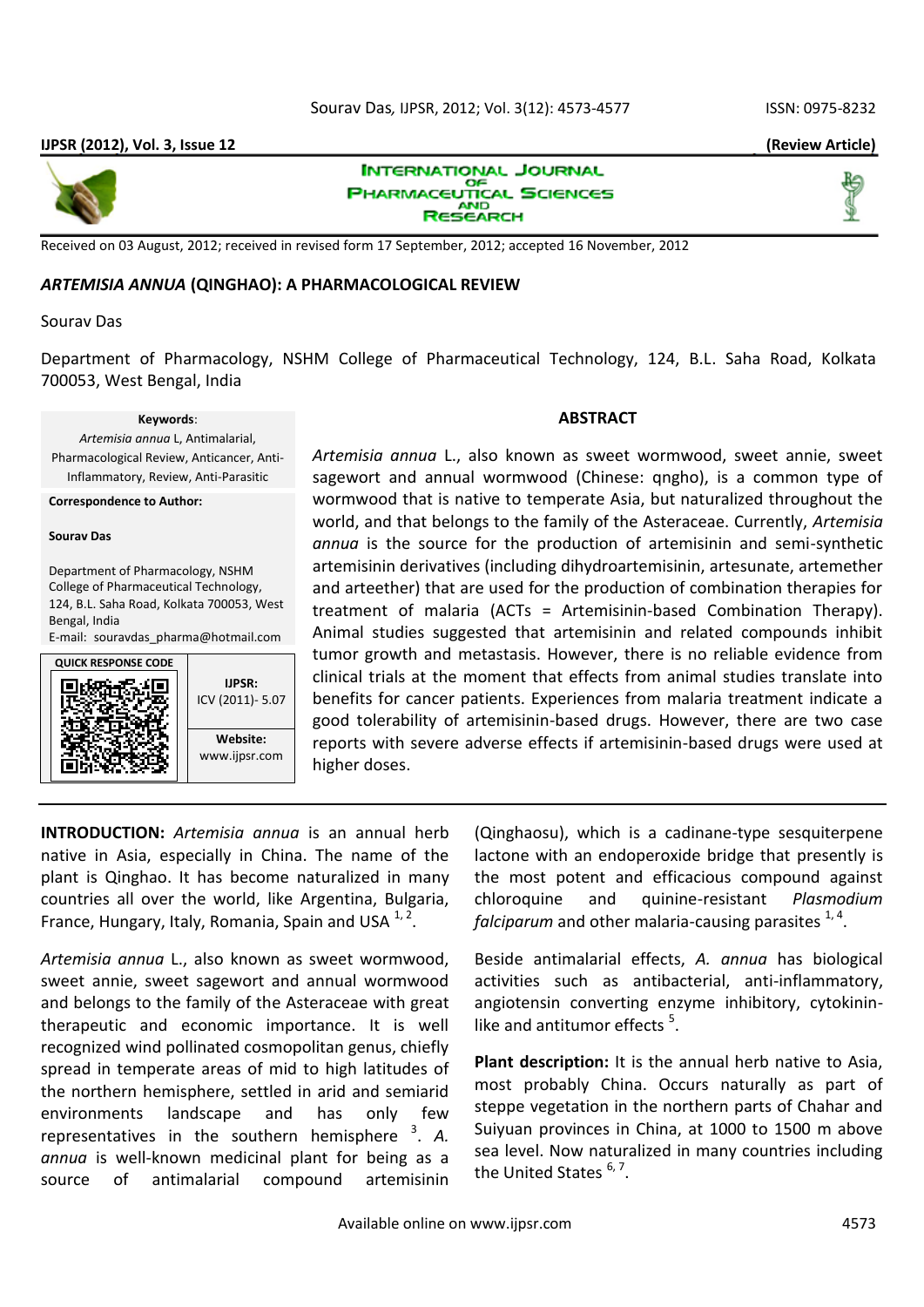*A. annua* is a large shrub often reaching more than 2.0 m in height, usually single-stemmed withalternate branches. The aromatic leaves are deeply dissected and range from 2.5 to 5 cm inlength. Leaves and flowers contain both 10-celled biseriate trichomes and 5 cell filamentous trichomes 7, <sup>8</sup> . *Artemisia annua* is a potent antimalarial plant and used in folks, Homeopathic system and in Ayurvedic system of medicine. According to the literatures, in China, aqueous preparation of the dried herb was applied against fever, malaria, skin diseases, jaundice and haemorrhoids 5, 9, 10

Literature survey also reveals that this plant other than parasiticidal and antimalarial, it was also active with the patients suffering from malarial infections with *Plasmodium falciparum* and *Plasmodium vivax*, mainly such one with the chloroquine resistant strains. World Health Organization shows high interest with the active constituent Artemisinin and its chemical derivatives. They are used worldwide as an Antimalarial drug  $8$ .

*Artemisia annua* is a popular plant used in treating various ailments and used as one of the important ingredient in several Ayurvedic formulations, very little efforts have also been made to verify its efficacy through scientific screening in animal models and clinical trials. The present review highlights the Phytochemical and Pharmacological studies conducted on *Artemisia annua* <sup>11</sup>*.*

**Pharmacognostical studies:** Leaves of *Artemisia annua* are widely used for the treatment of malaria and as anti-inflammatory in most part of the world and in most of herbal drug market, leaves are being sold along with the aerial parts as  $Q$ inghao<sup>12</sup>. Therefore, macroscopic and microscopic characters of the aerial parts are described below:

1. **Macroscopic Characteristics:** An aromatic annual herb 0.9 to 1.95 m in height with deeply grooved branches. Variation generally present in the leaves and aerial parts. The leaves margins are not entire but the base is asymmetrical. The leaves are light green to dark green in color and strongly aromatic in smell and slight bitter in taste<sup>13</sup>. The lamina is completely divided into two separate segments called leaflets. The leaflets are arranged in pairs.

The leaves are arranged in pinnately as well as shapes of the leaves are lanceolate to oblong plus several deeply cut segments are present. The both outer and inner surfaces are glabrous along with a thin brittle texture. The leaves are dorsiventral histologicallly. The leaves contain anomocytic stomata with numerous glandular and nonglandular trichomes on both the surfaces with little stalk. Spongy parenchyma contains 4-6 layers of loosely arranged cells. Reticulate xylems are lignified and present in the ventral surface of the leaf $^{14}$ .

- 2. **Microscopic Characteristics:** *Artemisia annua* leaf includes stomatal number of upper epidermis (32- 47) and lower epidermis (62-66); stomatal index of upper epidermis (0.05-0.08) and lower epidermis (4-9); palisade ratio (35.5-5.75); Vein islet number (3-5) and Vein termination number (6-8). The average values of moisture content (9.2w/w), total ash (8.3w/w); acid insoluble ash (0.91) as well as alcohol (6.2w/w) and water (3.8) soluble extractives of *Artemisia annua* leaves were determined<sup>13</sup>.
- 3. **Chemical constituents:** The chemical composition of *Artemisia annua* consists of volatile and nonvolatile constituents. The volatile components are mainly attributable to essential oils with the content of the latter being 0.2–0.25%. The main compounds, which account for about 70% of the essential oils, appear to be camphene, βcamphene, isoartemisia ketone, 1-camphor, βcaryophyllene and β-pinene. In addition, other minor ingredients, such as artemisia ketone, 1, 8 cineole, camphene hydrate, and cuminal are also found in the volatile parts of *Artemisia annua* 17.

The main non-volatile ingredients include sesquiterpenoids, flavonoids and coumarins, together with proteins (such as β-galactosidase, βglucosidase), steroids (e.g. Β-sitosterol and stigmasterol). The main chemical constituents of *Artemisia annua* are sesquiterpenoids, including artemisinin, artemisinin I, artemisinin II, artemisinin III, artemisinin IV, artemisinin V, artemisic acid, artemisilactone, artemisinol and epoxyarteannuinic acid <sup>18</sup>.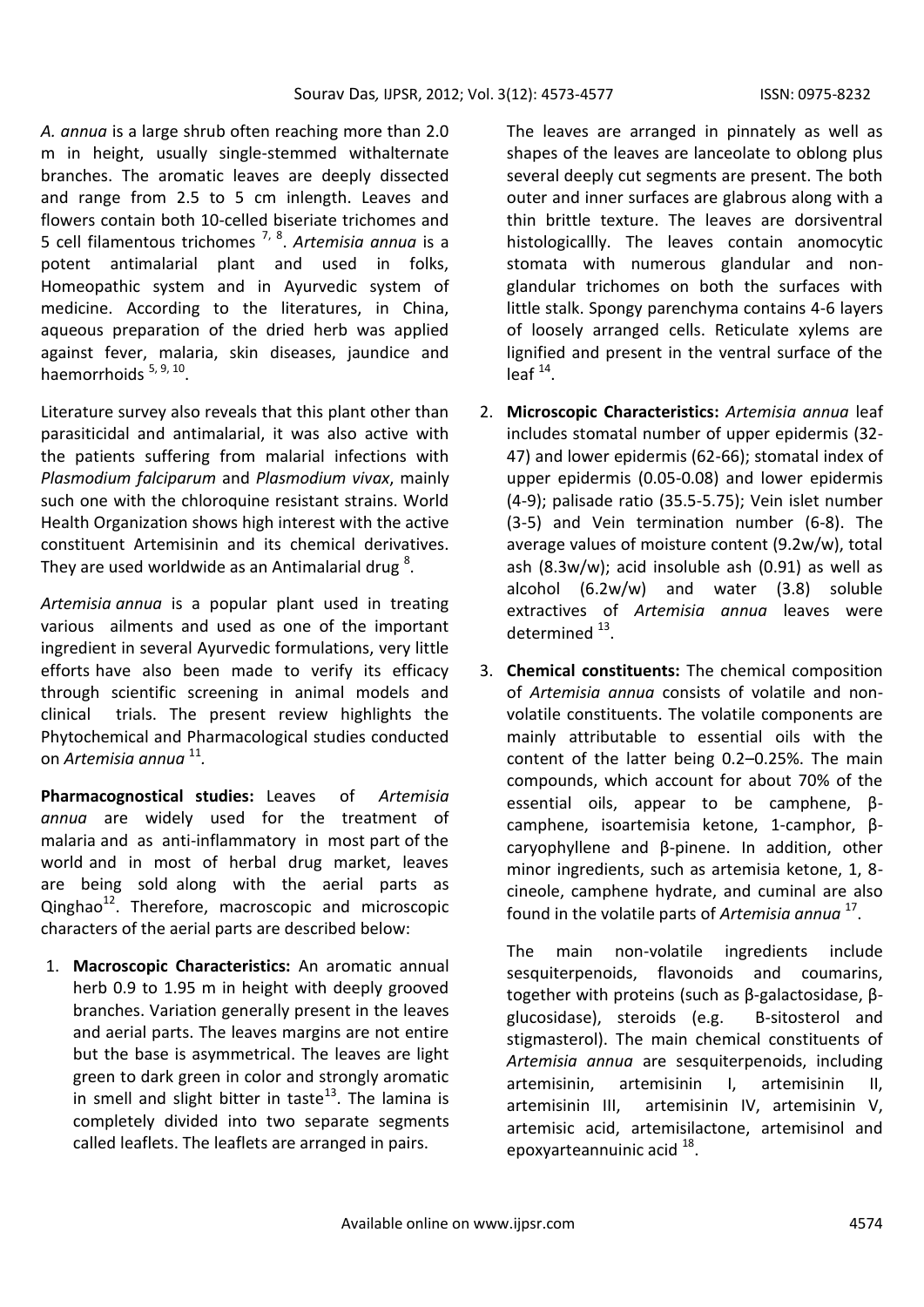

**Figure 1: Qing hao su or artemisinin** (1) and derivatives dihydroartemisinin (2), artemether (3), arteether (4), andartesunate (5). The numbering scheme is that by chemical abstracts. Artemisinin is a sesquiterpene, a natural product containing 15 carbon atoms, which like all terpenes, is biosynthesized in Artemisia annua from mevalonic acid via dimethylallyl and isopentenyl pyrophosphates.

**General Pharmacological Activities:** Following the folk and traditional uses of the plant, it has been investigated scientifically to validate the potential of plant in cure of variety of ailments.

- 1. **Antihypertensive activity:** It was found according to the literature that, feeding diabetic rats and rabbits with 100-390 mg  $kg^{-1}$  of the aqueous extract of the aerial parts of some species of Artemisia for 2-4 weeks could cause a significant reduction in blood level. This action prevents elevation of glycosylated hemoglobin level and possesses a hypoliposis effect, in addition to the protective effect against body weight loss of diabetic animals. It has been also determined that the sub chronic administration of 100 and 200 mg kg-1aqueous Artemisia annua extract significantly inhibited the phenylephrine-induced contraction and potentiated the endotheliumdependent relaxation of rat aortic rings in Krebs solution<sup>2</sup>.
- 2. **Antimicrobial activity:** The essential oils obtained from *Artemisia annua* shows significant activity in the experiments. The essential oil shows antimicrobial activity against all the tested microorganisms, excepted *Pseudomonas aeruginosa*. Study also reveals that maximum activity against fungal microorganisms Saccharomyces cerevisiae (MIC = 2 mg/ml) and *Candida albicans* (MIC = 2mg/ml)<sup>10</sup>. Moderate inhibitory activity of the oil against *Staphylococcus aureus* and *Escherichia coli* was found with MIC value of 32mg/ml and 64 mg/ml respectively. No activity was observed against *Pseudomonas aeruginosa* 12.

3. **Anti-inflammatory activity:** The aqueous methanolic extract of *Artemisia annua* possesses anti-inflammatory activity when studied using carrageenan and egg albumin induced rat paw edema in acute, and cotton pellets and grass pith induced chronic inflammation models. The extract at a dose of 200gm/kg has been found to possess significant anti-inflammatory activity on the tested experimental models. The extract exhibited maximum anti-inflammatory effect, that is 55.44 and 53.16% at the end of 5h with carrageenan and egg albumin induced rat paw edema, respectively.

In chronic model the extract at a dose of 200mg/kg showed 60% reduction in granuloma weight. The effect produced by the extract was comparable to that of Diclofenac Sodium, a non-steroidal antiinflammatory agent. Phytochemical results also suggest that the triterpenoids, flavonoid, polyphenols and coumarin present in the plant extract inhibit the development of maximum edema response in acute and chronic models $8$ .

4. **Nutritional characteristics and Antioxidant activity:** According to the research articles antioxidant potential experimental models demonstrated that the leaves and inflorescences had the highest percentage of protein, crude fat and *in vitro* digestible fractions but the lowest levels of detergent fibers. These tissues also had the highest composition of the major elements as well as manganese and copper  $20$ . Their relatively high amino acid and vitamin profiles equally reflect a desirable nutritional balance adding to their high antioxidant capacities.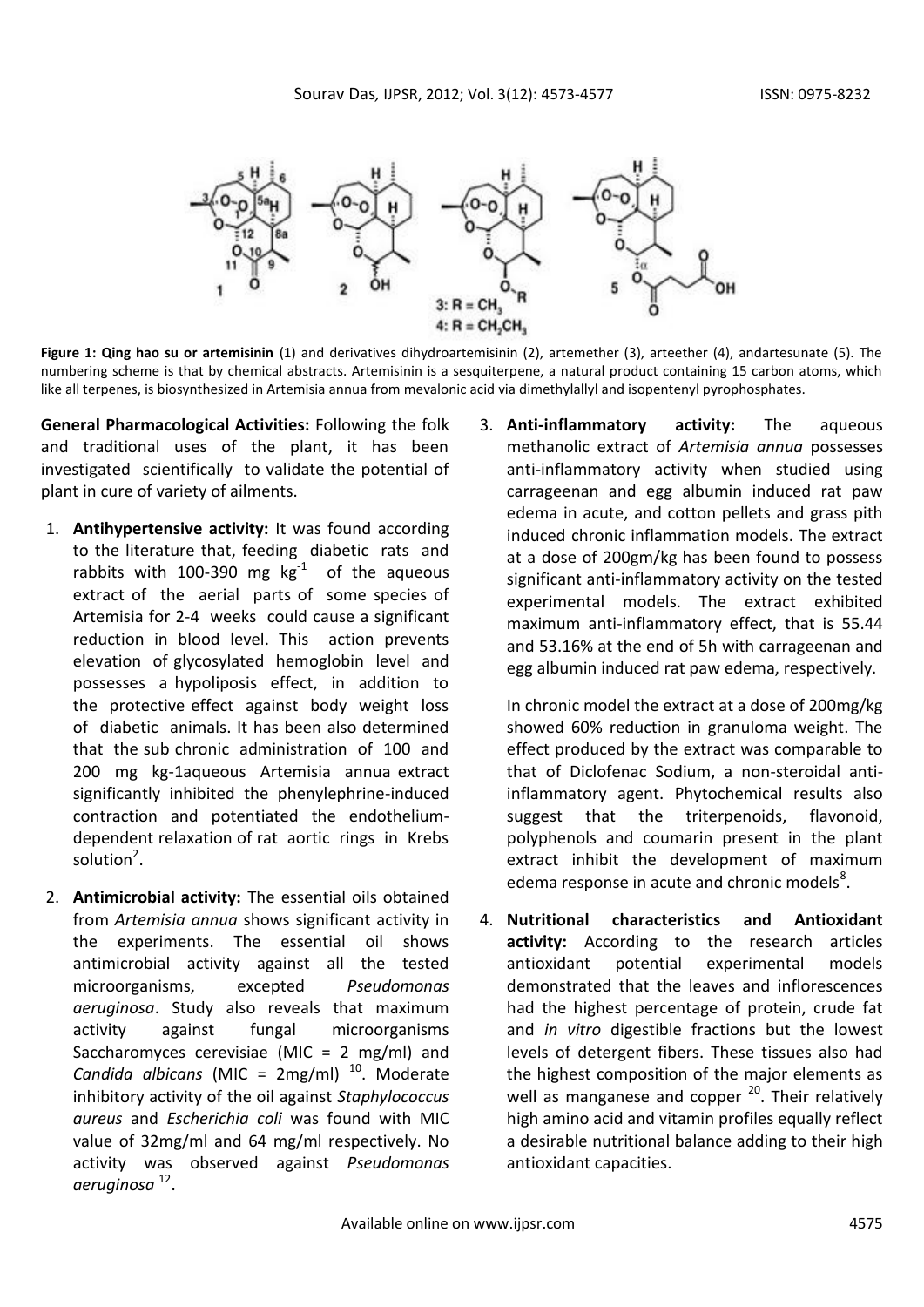Collectively, these high levels of the different nutritional constituents and antioxidant activities coupled with the very low and often negligible levels of inherent anti-nutritive factors, especially in the leaves, which are far below recommended toxic levels, establishes *Artemisia annua* as a good reservoir of nutrients and antioxidants that might favors its use as a potential herbal tonic by humans or an important supplementary feed additive for livestock production systems <sup>9</sup>.

- 5. **Immunosuppressive activity:** *Artemisia annua* has been widely used to treat autoimmune diseases such as systemic lupus erythematosus and rheumatoid arthritis in traditional Chinese medicine. Ethanolic extract of *Artemisia annua*  significantly suppressed concanavalin A (Con A) and lipopolysaccharide (LPS)- stimulated splenocyte proliferation *in vitro* in a concentrationdependent manner. The ethanol extract of *Artemisia annua* could suppress the cellular and humoral response. *Artemisia annua* has immunosuppressive activity for treatment of some autoimmune diseases 20.
- 6. **Amelioration of collagen induced arthritis:**  Researchers have found out that the water soluble artemisnin derivative SM905 (obtained from *Artemisia annua*) improves collagen induced arthritis by the suppression of inflammatory and Th17 responses  $21.$  Experimental approaches were made by inducing collagen induced arthritis (CIA) by type II bovine collagen (CII) in DBA/1 mice. SM905 was given orally either before (continuously 1 day before booster immunization) or after disease onset (continuously 14 days after booster immunization).

Disease incidence and severity were monitored, mRNA expression of pro-inflammatory mediators was determined by real-time PCR, purified T cell proliferation was assessed using [3H]-thymidine incorporated assay, and T helper (Th) 17/Th1/Th2 type cytokine production was examined by ELISA <sup>15</sup>. Oral treatment with SM905 delayed disease onset, reduced arthritis incidence and severity, and suppressed the enhanced expression of proinflammatory cytokines, chemokines and chemokine receptors in draining lymph nodes.

- 7. **Antimalarial activity:** Artemisinin and its derivatives exert their effect by interfering with theplasmodial hemoglobin catabolic pathway and inhibition of heme polymerization. *In-vitro* experiment shows inhibition of digestive vacuole proteolyticactivity of malarial parasite by artemisinin 23. *Ex vivo* experiments has also shown accumulation of hemoglobin in the parasites treated with artemisinin, suggesting inhibition of hemoglobin degradation. Artemisinin has found to be a potent inhibitor of heme polymerization activity mediated by *Plasmodium yoelii* lysates as well as *Plasmodium falciparum* histidine-rich protein II 24.
- 8. **Antiparasitic activity:** A study against *Neospora canum*, a protozoal parasite infecting a wide range of mammals and causing abortion in cattle was performed <sup>13</sup>. The cultured host cells (Vero cells or mouse peritoneal macrophages) were infected with N. caninum tachyzoites and supplemented with concentrations of 20, 10, 1, 0.1 and 0.01 µg/ml artemisinin. At 20 or 10 µg/ml for 11 days artemisinin eliminated all microscopic foci of N. caninum completely. At 1 µg/ml for 14 days there was the same result. In shorter times 0.1  $\mu$ g/ml artemisinin reduced the intracellular multiplication of N.caninum tachyzoites (p <0.05).

Pretreatment of host cells had no effect on this multiplication. There was no apparent toxicity to host cells in long-term studies. The effect of artemether was tested against the larval stages of *Schistosoma mansoni* covering the time from skin penetration to the early adult liver stage in mice and hamsters. The animals didn't develop schistosomiasis if treated with artemether during the first month after infection. The parasite was especially susceptible during the third and fourth week after infection, resulting in worm reduction of 75.3 ñ 82.0 % compared to the non-treated controls.

The animals subjected to various schedules of repeated treatment resulted in 97.2 ñ 100 %. The chemotherapy of leishmaniosis is handicapped by drug resistance, especially that of sodium antimony gluconate.